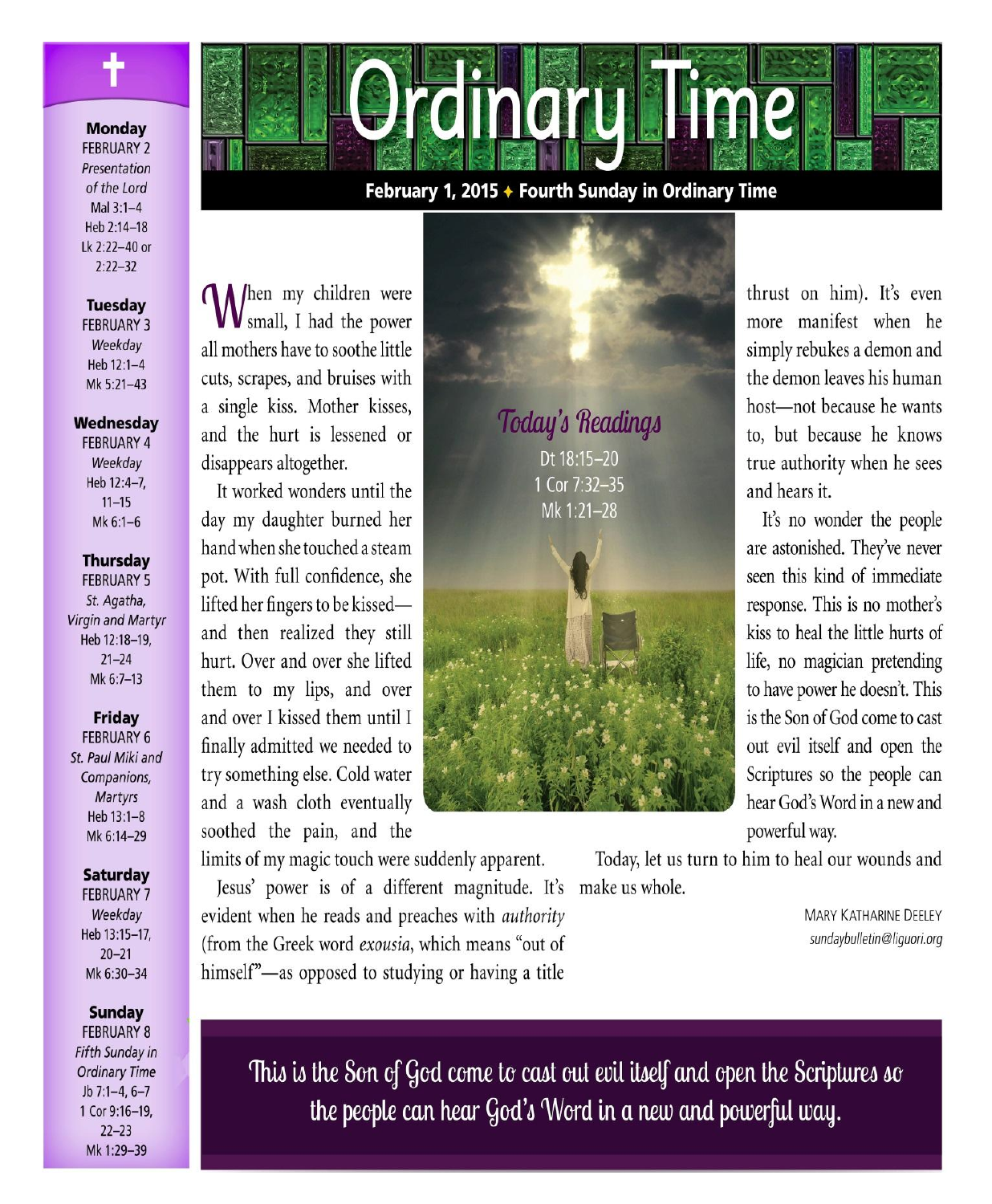

*4 th* **Sunday In Ordinary Time**

*February 1 st , 2015* 



# *St. Ann Catholic Church & Our Lady of Chartres Mission Pastor: Reverend Khoa P. Vo*

*Office: 228-832-2560, Fax: 228-832-3140 Hours: Monday-Friday 9am-4pm.*  **Web: www.stannparishlizana.org --- Email: [stanncatholic@bellsouth.net](mailto:stanncatholic@bellsouth.net)**



## EUCHARISTIC ADORATION

Every Friday Adoration from 8:30 a.m. to 9:30 a.m SACRAMENT OF RECONCILIATION Both Before Mass and by Appointment. *Mass Schedule for this Week*  Our Lady of Chartres Mass Schedule Sun 7:30 am +Fr Pete (spec int)

## St. Ann Mass Schedule & Intentions Sat 4:00 pm Our Parish Family Sun 9:00am Our Parish Family Mon 8:00 am +Juanita Cuevas Tues 8:00 am +Juanita Cuevas Wed 6:00 pm +Fr Pete (spec int) Thu 9:00am+Fr Pete (spec int) Fri 8:00 am +Fr Pete (spec int)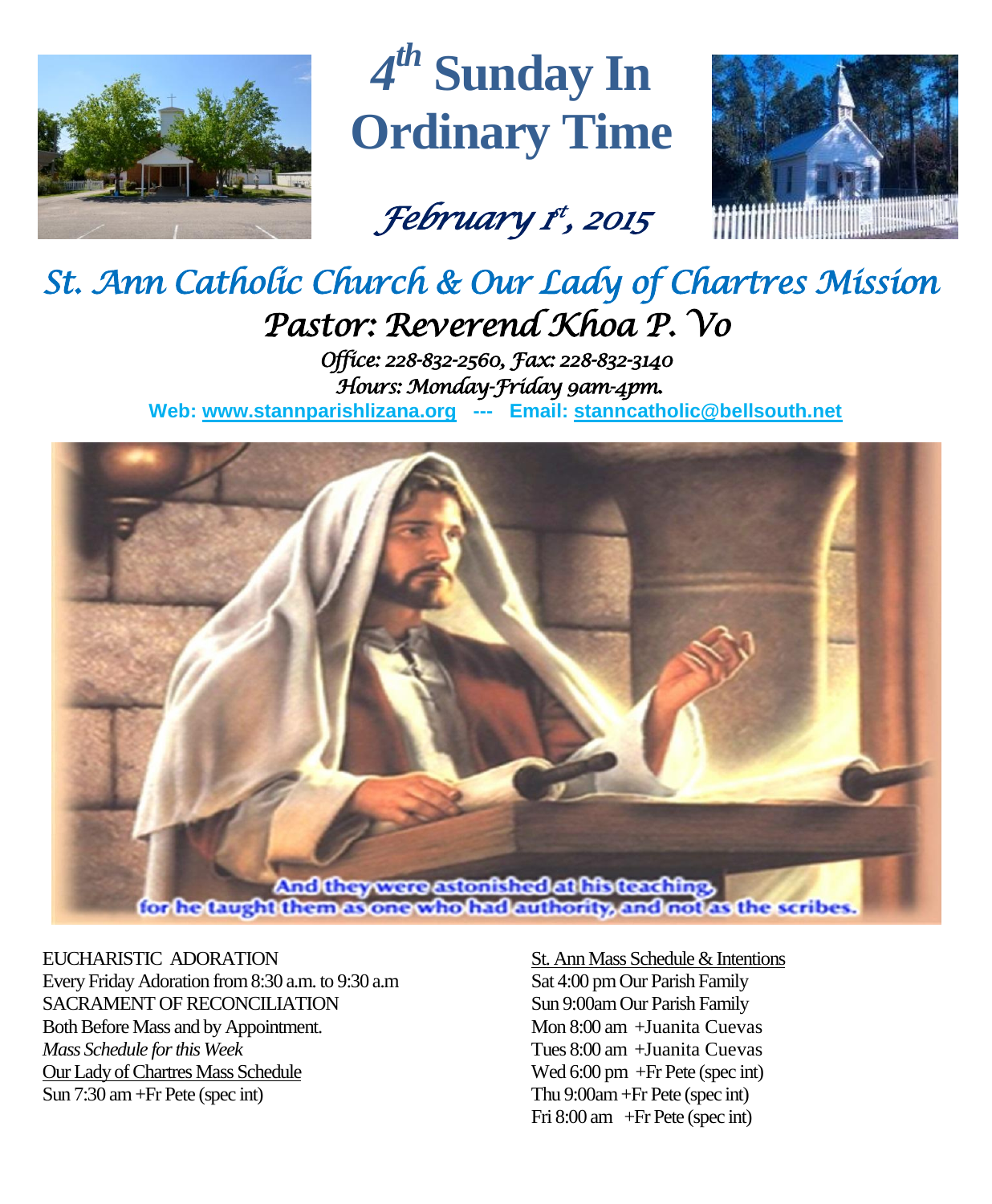# *From Father Khoa's Desk...*

# *Dear Parishioners and Friends,*

Today's Gospel continues our reading from Mark and describes what some believe was likely to have been a typical day in Jesus' ministry. Jesus and the disciples that chose to follow him in last week's Gospel arrive at Capernaum, a small village on the Sea of Galilee. Jesus teaches in the synagogue on the Sabbath. Mark reports that the people respond to Jesus' teaching with astonishment, noting Jesus' authority and contrasting it with the scribes'. Early in Mark's Gospel we already find evidence of the tension that will manifest itself fully in Jerusalem. After Jesus' preaching, an even more astonishing thing happens. A man possessed with an unclean spirit calls out to Jesus. As we see in this example and throughout Mark's Gospel, the spirits and demons seem to know Jesus and are often fearful of him. In fact, they seem to understand Jesus' identity better than his disciples. As we will read again and again in Mark's Gospel, Jesus orders the spirit to be quiet and drives the unclean spirit out of the man. Jesus' ability to heal those possessed by demons is an indication of his power over evil.

In the prescientific age of Jesus' time, all illnesses were understood to be manifestations of evil and sinfulness. Our modern understanding of illness is very different. Possession by unclean spirits may have been a way to describe what we might call mental illness today. It may have even been a way of describing certain kinds of physical conditions. There is evidence that there were many kinds of exorcists and healers in first-century Palestine. Jesus appears to be like these healers, but he heals with unique authority and connects his healing activities with the words of his preaching.

We are missing the point that Mark is trying to make in this Gospel, however, if we try to explain away the healing work of Jesus. The crowds see in Jesus' cure of the possessed man further affirmation of his authority. Jesus' power to heal gives greater credence to his teaching. Jesus impresses the crowds through his words, which are manifested with power in his deeds. Mark's Gospel tells us that because of the authority with which he healed, Jesus' fame spread throughout all of Galilee.

# **May God bless all of us!**

## *...Fr. Khoa*

*First Friday Mass & Adoration* Please join us this **Friday, February 6th for Mass and Adoration of the Blessed Sacrament.** Adoration will begin after the 8:00am Mass and continue until 9:30am. Please come as '**Jesus longs for your visit**.'

*Catfish Festival 2015:* The date for the upcoming festival will be May 28th-31st. Please help this festival by donating food and supplies. See the attachment for more information. **Robbie and Monica Robinson** are Festival Chairpersons Thank you very much.

**Lenten Fish Fry:** We will have a meeting **next Sunday February 08** after 9am mass to discuss the Lenten Fish Fry. I invite all ministries: Altar Society, Youth, Knights of Columbus, Men & Women Club, other ministries, and volunteers to come and discuss. Thank you very much.

**ST. ANN STEWARDSHIP:\*\* 70**Identifiable: **\$1,223.00;** Loose: **\$1,272.00;** Total**: \$2,495.00**; Children: **\$15.00,** Saltillo Mission: **\$47.00** Building Fund: **\$198.86 OUR LADY OF CHARTRES STEWARDSHIP:** Identifiable: **\$115.00**; Loose: **\$102.00** Total**: \$217.00**.  **\*\*Amount needed weekly \$2,908.84.**

**Thank you for your generosity.**